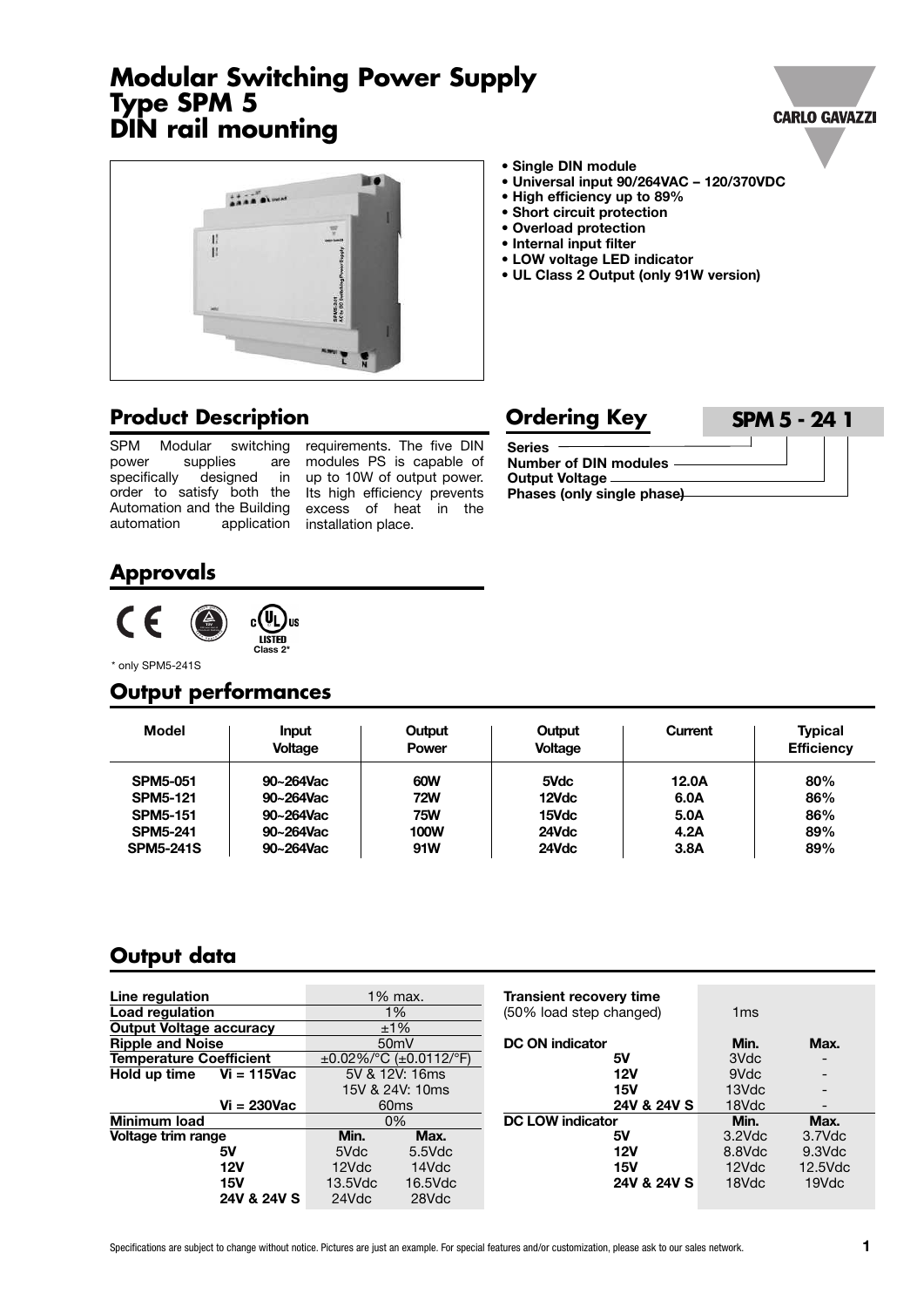

## **Input data**

# **Controls and Protections**

| <b>Rated input voltage</b> | 100/240VAC        | <b>Input Fus</b> |
|----------------------------|-------------------|------------------|
| Voltage range              |                   | <b>Output Sh</b> |
| AC in                      | 90 - 264 Vac      | <b>Rated Ove</b> |
| DC in                      | 120 - 370 Vdc     |                  |
| Line frequency             | 47 - 63Hz         | 5V,              |
| Inrush current             |                   | 24\              |
| $Vi = 115$ Vac             | Typ: 25A Max: 30A |                  |
| $Vi = 230$ Vac             | Typ: 40A Max: 60A |                  |
|                            |                   |                  |

\* Not replaceable by user

| <b>Input Fuse</b>                                                      | T2A/250Vac internal* |
|------------------------------------------------------------------------|----------------------|
| <b>Output Short Circuit</b>                                            | Fold forward         |
| <b>Rated Overload Protection</b><br>5V, 12V, 15V & 24V<br><b>24V S</b> | 110-150%<br>102-108% |
|                                                                        |                      |

# **General data (@ nominal line, full load, 25°C )**

| <b>Insulation voltage</b>                             | 3.000Vac                          | Cooling                  | Free air convection  |
|-------------------------------------------------------|-----------------------------------|--------------------------|----------------------|
| Insulation resistance                                 | 100 $M\Omega$                     | <b>Case material</b>     | Plastic (PC-UL94-V0) |
| <b>Ambient temperature</b>                            | -25°C to 71°C (-13°F to 159.8°F)  | Weight                   | 320 <sub>a</sub>     |
| Derating (>61 $\overline{C}$ to +71 $\overline{C}$ )* | $2.5\%$ /°C (1.4%°F)              | <b>Protection degree</b> | <b>IP20</b>          |
| <b>Ambient humidity</b>                               | 90%RH                             |                          |                      |
| Storage temperature                                   | -25°C to +85°C (-13°F to 195°F)   |                          |                      |
| Dimensions $L \times W \times D$ mm                   | $91 \times 90.0 \times 55.5$      |                          |                      |
| $L \times W \times D$ inches                          | $3.582 \times 3.543 \times 2.185$ |                          |                      |

SPM5-051 derating starts from 56°C (132.8°F)

# **Approvals**

| UL / cUL   | file: E258355<br>file: E258395 | UL508 listed,<br>UL1310 Class 2 power supply,<br>(only 24V S model), | CE. | EN61000-6-3,<br>EN55022 class B,<br>EN61000-3-2,                                                                                             |
|------------|--------------------------------|----------------------------------------------------------------------|-----|----------------------------------------------------------------------------------------------------------------------------------------------|
| <b>TUV</b> | file: E258396                  | UL60950-1 Recognized<br>EN60950-1                                    |     | EN61000-3-3.<br>EN61000-6-2, EN55024,<br>EN61000-4-2, EN61000-4-3.<br>EN61000-4-4, EN61000-4-5.<br>EN61000-4-6, EN61000-4-8.<br>EN61000-4-11 |

# **Block diagrams**